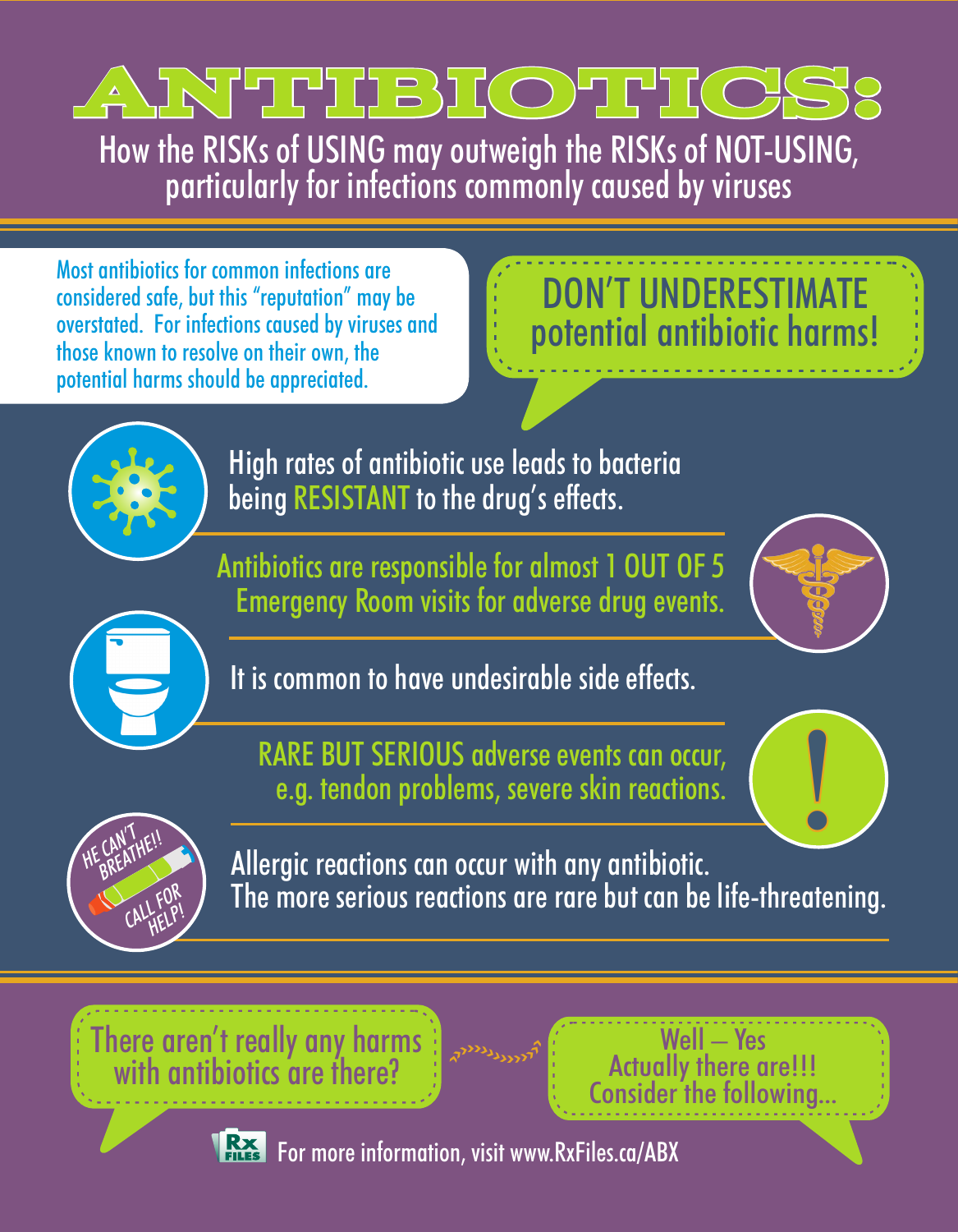Antibiotics are a valuable resource and judicious use is very important. For many serious infections (e.g. pneumonia, bacterial meningitis, sexually transmitted infections) the benefits of antibiotics clearly outweigh potential harms. However, for conditions that are primarily viral (e.g. pharyngitis, acute sinusitis, acute bronchitis), the benefits are minimal and likely outweighed by harms. Of note: antibiotic-related adverse drug events account for 1 out of every 5 visits to the Emergency Department.<sup>1</sup>

### **Common Adverse EventsOverall NNH = 8-12 Yeast infection NNH = 23**

 In a meta-analysis (10 trials, 2450 patients) comparing antibiotics to placebo for acute rhinosinusitis, common adverse events (such as **nausea**, **vomiting**, diarrhea, or abdominal pain) occurred in 27% of patients on antibiotics versus 15% on placebo (NNH = 8-12).<sup>2,5</sup> The antibiotics used in this meta-analysis included **penicillins**, macrolides, and tetracyclines. Trials examining other populations have found similar numbers of adverse events.<sup>3,4,5</sup>

A recent meta-analysis comparing amoxicillin or amox/clav to placebo found risk of **yeast infection** (candidiasis) ~ 8x higher in those on antibiotics (NNH = 23).<sup>6</sup>

# **Allergic Reactions NNH from 20 (rash, hives) to 10,000 (anaphylaxis)**

Allergic reactions can occur with any antibiotic; **penicillin** in particular is well studied. About 5-10% of patients will self-report a penicillin allergy;<sup>7,8</sup> however the vast majority of these reactions are delayed reactions, occurring days to weeks after initiating therapy, and do not typically indicate a true allergy.<sup>9</sup> Anaphylaxis occurs in about 0.01% of patients taking penicillin; about 10% of these reactions are fatal (i.e. 0.001% of all patients prescribed penicillin).<sup>10,11,12</sup>

## **Serious Adverse EventsNNH from 300 to 30,000**

Rare but serious adverse events are associated with all antibiotics. Large, long-term randomized controlled trials are uncommon, and so it is difficult to put a precise estimate on how prevalent these events are. However, some adverse events include:

- Clostridium difficile infection: associated most often with clindamycin (RR≈4), cephalosporins, and fluoroquinolones; risk varies depending on patient factors.<sup>13,14,15</sup>
- **Stevens Johnson Syndrome, Toxic Epidermal Necrolysis, & other severe skin reactions**: these events occur a few times per 100,000 antibiotic prescriptions.<sup>16</sup> Cotrimoxazole in particular has a higher association than most other antibiotics.<sup>17</sup>
- **QT prolongation**: associated most often with macrolides (esp. **clarithromycin** and **erythromycin**) and fluoroquinolones (esp. **levofloxacin** and **moxifloxacin**). Risk of QT prolongation is also dependent on other factors (e.g. cardiac, metabolic, other drugs, etc.). See RxFiles QT Prolongation page 32 (11<sup>th</sup> Ed).
- Tendon rupture with fluoroquinolones: one large cohort study found a risk of 3.5% for tendon rupture in adults over the age of 65.<sup>18</sup>
- **Hyperkalemia with cotrimoxazole**: in older adults taking medications which can raise potassium (such as **ACEIs**, **ARBs**, **spironolactone**, or **NSAIDs**), **cotrimoxazole** was associated with sudden death (NNH  $\approx$  300).<sup>19,20</sup>

**Contraceptive failure/drug interaction?** Although this is thought to be unlikely, there is a small but real risk & a backup birth control method is always recommended.

**Other** There are many other less common harms than can be covered here! e.g. serum sickness like reactions, pulmonary fibrosis with nitrofurantoin, tooth discoloration with tetracyclines

**Antibiotic Resistance NNH as low as 1???** Every course of antibiotic is likely to result in some emerging resistance which could affect the next choice of antibiotic regimen for that individual, especially if within 3 months of the previous antibiotic. Of course the NNH for catastrophic resistance would be much higher.

Resistance to an antibacterial can develop quickly. For example, strains of *Streptococcus pneumoniae* resistant to **levofloxacin** were documented in the same year levofloxacin was introduced to the market.<sup>21</sup> Rare, but worrisome, reports of bacteria resistant to every available antimicrobial can be found in the literature.<sup>22</sup> The good news is that when prescribing patterns change, resistance rates decline.<sup>23,24</sup>

*Quotes from the team*  **:** *Harms speak louder when there is little or no benefit to offset them! www.RxFiles.ca/ABX*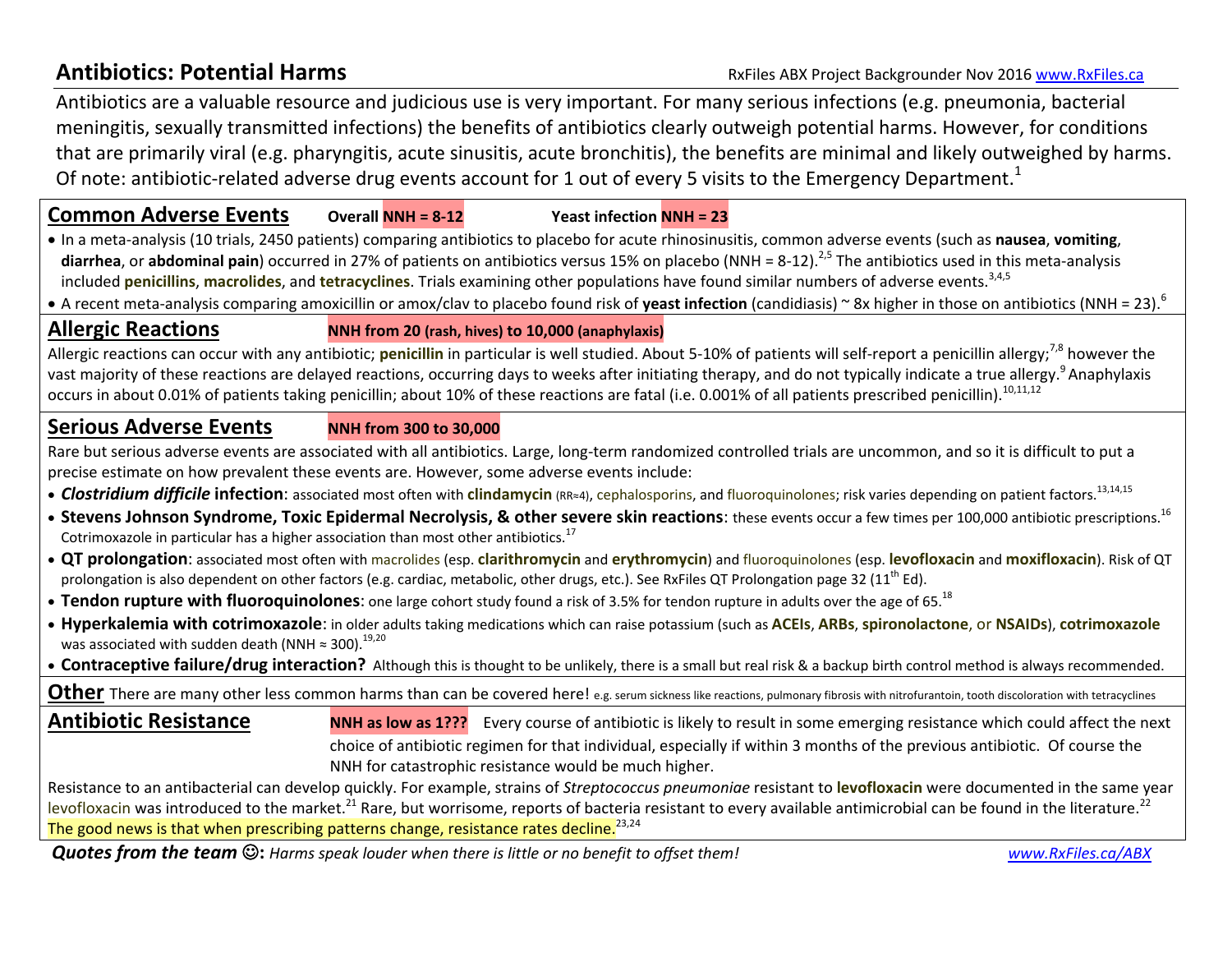ACKNOWLEDGMENTS: We would like to thank those who contributed to the development & review of this discussion document. Alex Crawley, Lynette Kosar, Loren Regier, Brent Jensen, Yyonne Sheychuk, and the rest of the RxFiles T

DISCLAIMER: The content of this newsletter represents the research, experience and opinions of the authors and not those of the Board or Administration of Saskatoon Health Region (SHR). Neither the authors nor Saskatoon He work warrants or represents that the information contained herein is accurate or complete, and they are not responsible for any errors or omissions or for the result obtained from the use of such information. Any use of th employees, servants or agents. Readers are encouraged to confirm the information contained herein with other sources. **Additional information and references online** at **www.RxFiles.ca Copyright 2016 – RxFiles, Saskatoon Health Region (SHR) www.RxFiles.ca**

# **References**

- 1. Shehab N, Patel PR, Srinivasan A, Budnitz DS. Emergency department visits for antibioticassociated adverse events. Clin Infect Dis. 2008 Sep 15;47(6):735-43.
- 2. Lemiengre MB, van Driel ML, Merenstein D, Young J, De Sutter AI. Antibiotics for clinically diagnosed acute rhinosinusitis in adults. Cochrane Database Syst Rev 2012;10:CD006089.
- 3. Smith SM, Fahey T, Smucny J, et al. Antibiotics for acute bronchitis. Cochrane Database of Systematic Reviews 2014, Issue 3.
- 4. Venekamp, Roderick P., et al. "Antibiotics for acute otitis media in children." *The Cochrane Library* (2013).
- 5. Rosenfeld, Richard M. "Acute Sinusitis in Adults." *New England Journal of Medicine* 375.10 (2016): 962-970.
- 6. Gillies M, Ranakusuma A, Hoffmann T, et al. Common harms from amoxicillin: a systematic review and meta-analysis of randomized placebo-controlled trials for any indication. CMAJ : Canadian Medical Association Journal. 2015;187(1):E21-E31. doi:10.1503/cmaj.140848.
- 7. Lee CE, Zembower TR, Fotis MA, Postelnick MJ, Greenberger PA, Peterson LR, Noskin GA. The incidence of antimicrobial allergies in hospitalized patients: implications regarding prescribing patterns and emerging bacterial resistance. Arch Intern Med. 2000 Oct 9;160(18):2819-22.
- 8. Joint Task Force on Practice Parameters; American Academy of Allergy, Asthma and Immunology; American College of Allergy, Asthma and Immunology; Joint Council of Allergy, Asthma and Immunology. Drug allergy: an updated practice parameter. Ann Allergy Asthma Immunol. 2010 Oct;105(4):259-273.
- 9. Johansson SG, Bieber T, Dahl R, Friedmann PS, Lanier BQ, Lockey RF, Motala C, Ortega Martell JA, Platts-Mills TA, Ring J, Thien F, Van Cauwenberge P, Williams HC. Revised nomenclature for allergy for global use: Report of the Nomenclature Review Committee of the World Allergy Organization, October 2003. J Allergy Clin Immunol. 2004 May;113(5):832-6.
- 10. Bhattacharya S. The facts about penicillin allergy: A review. Journal of Advanced Pharmaceutical Technology & Research. 2010;1(1):11-17.
- 11. Idsoe O, Guthe T, Willcox RR, de Weck AL. Nature and extent of penicillin side-reactions, with particular reference to fatalities from anaphylactic shock. Bull World Health Organ. 1968;38(2):159-88.
- 12. Allergic reactions to long-term benzathine penicillin prophylaxis for rheumatic fever. International Rheumatic Fever Study Group. Lancet. 1991 Jun 1;337(8753):1308-10.
- 13. Smieja M. Current indications for the use of clindamycin: A critical review. *The Canadian Journal of Infectious Diseases*. 1998;9(1):22-28.
- 14. Brown, Kevin A., et al. "Meta-analysis of antibiotics and the risk of community-associated Clostridium difficile infection." *Antimicrobial agents and chemotherapy* 57.5 (2013): 2326- 2332.
- 15. Slimings C, Riley TV. Antibiotics and hospital-acquired Clostridium difficile infection: update of systematic review and meta-analysis. J Antimicrob Chemother 2014;69:881-891.
- 16. Chan HL, Stern RS, Arndt KA, Langlois J, Jick SS, Jick H, Walker AM. The incidence of erythema multiforme, Stevens-Johnson syndrome, and toxic epidermal necrolysis. A population-based study with particular reference to reactions caused by drugs among outpatients. Arch Dermatol. 1990 Jan;126(1):43-7.
- 17. Mockenhaupt M, Viboud C, Dunant A, et al. Stevens-Johnson syndrome and toxic epidermal necrolysis: assessment of medication risks with emphasis on recently marketed drugs. The EuroSCAR-study. J Invest Dermatol 2008;128:35e44.
- 18. Daneman, Nick, Hong Lu, and Donald A. Redelmeier. "Fluoroquinolones and collagen associated severe adverse events: a longitudinal cohort study." *BMJ open* 5.11 (2015): e010077.
- 19. Fralick M, Macdonald EM, Gomes T, Antoniou T, Hollands S, Mamdani MM, Juurlink DN; Canadian Drug Safety and Effectiveness Research Network.. Co-trimoxazole and sudden death in patients receiving inhibitors of renin-angiotensin system: population based study.
- 20. Antoniou T, Hollands S, Macdonald EM, Gomes T, Mamdani MM, Juurlink DN; Canadian Drug Safety and Effectiveness Research Network. Trimethoprim-sulfamethoxazole and risk of sudden death among patients taking spironolactone. CMAJ. 2015 Mar 3;187(4):E138-43.
- 21. Antibiotic Resistance Threats in the United States, 2013. Centre for Disease Control. Retrieved from http://www.cdc.gov/drugresistance/pdf/ar-threats-2013-508.pdf October 6, 2016.
- 22. Souli, Maria, I. Galani, and H. Giamarellou. "Emergence of extensively drug-resistant and pandrug-resistant Gram-negative bacilli in Europe." *Euro surveillance: bulletin Europeen sur les maladies transmissibles= European communicable disease bulletin* 13.47 (2008): 5437-5453.
- 23. Seppälä, Helena, et al. "The effect of changes in the consumption of macrolide antibiotics on erythromycin resistance in group A streptococci in Finland." *New England Journal of Medicine* 337.7 (1997): 441-446.
- 24. Mölstad, Sigvard, et al. "Sustained reduction of antibiotic use and low bacterial resistance: 10-year follow-up of the Swedish Strama programme." *The Lancet infectious diseases* 8.2 (2008): 125-132.